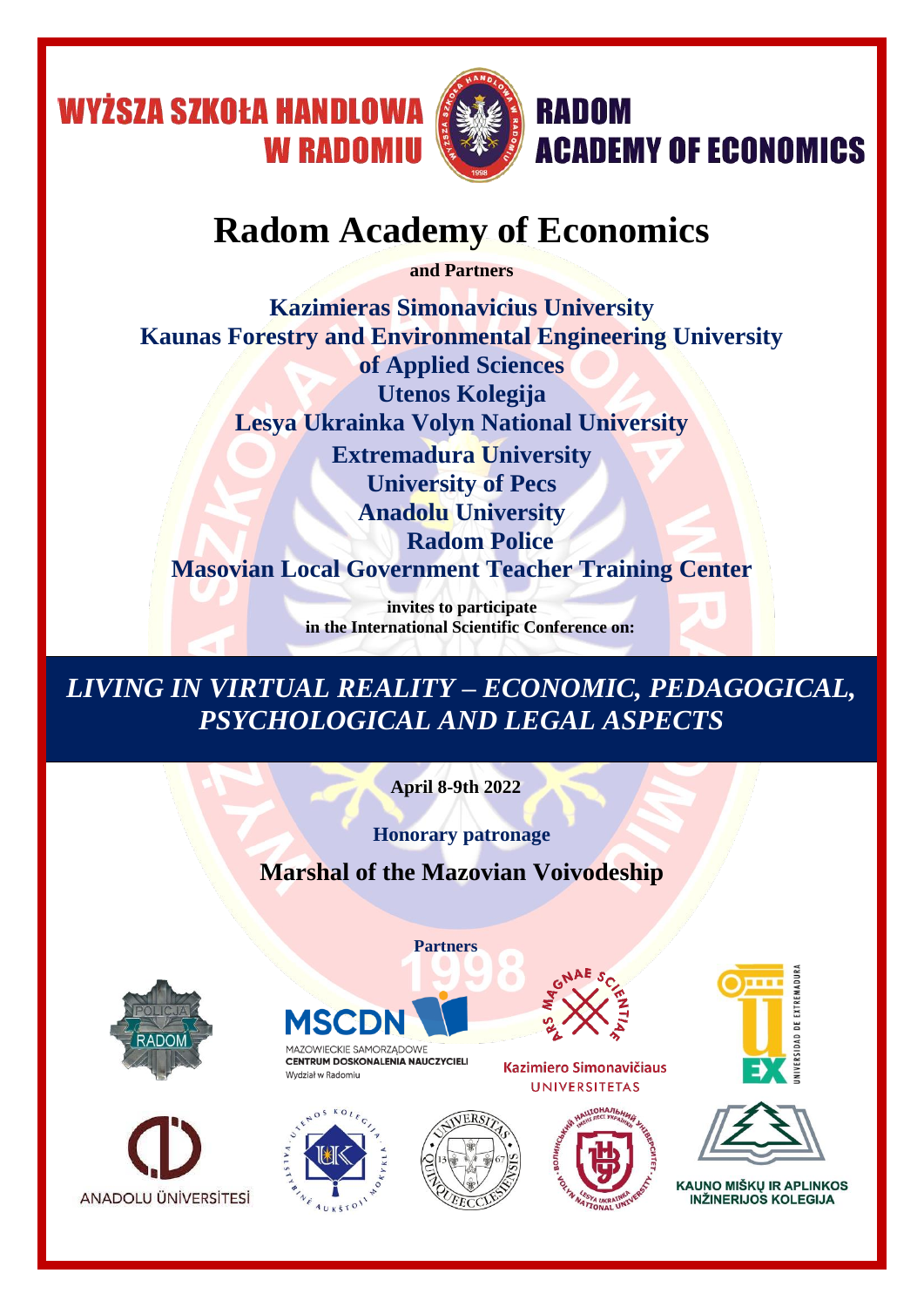#### **SCIENTIFIC COMMITTEE OF THE CONFERENCE**

prof. WSH dr Elżbieta Kielska – Rector of the Radom Academy of Economics prof. WSH dr Gerard Paweł Maj – Chancellor of the Radom Academy of Economics prof. dr hab. Andrzej Kidyba – Maria Curie-Sklodowska University in Lublin prof. dr hab. Zbigniew Kosma – Radom Academy of Economics prof. dr hab. Joanna Majchrzyk-Mikuła – Jan Kochanowski University of Kielce prof. dr hab. Olesia Maksymovych – Lviv Polytechnic National University (Ukraine) prof. dr hab. Stanisław Wrzosek – The John Paul Catholic University of Lublin Dr.h.c. prof. PhDr. Pavol Dancák, PhD – Prešovska univerzita v Prešove (Słowacja) prof. nadzw. dr hab. Mieczysław Dudek – the State Higher School of Technology and Economics in Jarosław prof. nadzw. dr hab. Arkadiusz Durasiewicz – Wyższa Szkoła im. Janusza Korczaka w Warszawie prof. PhD. Miroslav Foret, CSc – College of International and Public Relations in Prague (the Czech Republic) prof. UW dr hab. Aleksandra Gasztold – University of Warsaw prof. UMCS dr hab. Zdzisław Gawlik – Maria Curie-Sklodowska University in Lublin prof. nadzw. dr hab. Mirosław Grewiński – Wyższa Szkoła Pedagogiczna im. Janusza Korczaka w Warszawie prof. WSH dr hab. Jan Kutyła – Radom Academy of Economics prof. VŠBM PhD František Olejník – Csc University of Security Management in Košice (Slovakia) prof. UMCS dr hab. Sławomir Patyra – Maria Curie-Sklodowska University in Lublin prof. ХНУ dr hab. Olеksandr Punda – Khmelnytskyi National University (Ukraine) prof. WSH dr hab. Andrzej Słomka – Radom Academy of Economics prof. WSH dr hab. Władysław Tabasz – Radom Academy of Economics prof. WSH dr hab. Wojciech Wiszniewski – Radom Academy of Economics prof. dr Gintautas Bužinskas – Utena University of Applied Sciences (Lithuania) prof. dr Andrii Novytskyi – Head of the Public organisation (NGO) "Institute on protection of information rights of citizens" (Ukraine) prof. dr. Antonio Silva – Exremadura University (Spain) prof. dr. Manuel de Peralta Carrasco – Exremadura University (Spain) prof. dr. Ángel Acedo Penco – Exremadura University (Spain) prof. dr. Csongor Herke – University of Pecs (Hungary) prof. PhD Nikolay Georgiev – Todor Kableshkov Higher School of Transport (Bulgaria) Assoc. prof. dr. Özgür Oğuz – Anadolu University (Turkey) Assoc. Prof. PhD. Aniela Bălăcescu – "Constantin Brancusi" University of Targu-Jiu (Romania) Assoc. prof. P.hD. Dalia Perkumiene – Kazimiero Simonavičiaus universitetas (Lithuania) Assoc. prof. PhD Emiliya Vaysilova - Todor Kableshkov Higher School of Transport (Bulgaria) Assoc. Prof. DR. Vitalija Bartuševiciene – Utenos Kolegija (Lithuania) prof. WSH dr hab. Janusz Ziółkowski – Radom Academy of Economics dr hab. Daniel Mider – University of Warsaw prof. WSH dr Leszek Mellibruda – Radom Academy of Economics PhD Andrij Dzyubyk – Lviv Polytechnic National University (Ukraine) dr Pradeep Kumar – University of Applied Sciences in Nysa dr Nataliia Novytska – State Fiscal University of Ukraine (Ukraine) Ing. Marie Hesková, CSc – College of European and Regional Studies (the Czech Republic) dr Vasyl Baitsym – Volyn Institute for Economics & Management (Ukraine) dr Agne Juskeviciute-Viliene – Vilnius University (Lithuania) dr Vadim Mantrov – University of Latvia (Latvia) płk Piotr Gąstał

#### **ORGANIZING COMMITTEE OF THE CONFERENCE**

P.hD. Adam Tokarski – The head of the organizing committee of the conference prof. WSH dr Gerard Paweł Maj – Chancellor of the Radom Academy of Economics prof. WSH dr Adam Ziółkowski – V-ce conference organizing committee prof. WSH dr Andrzej Gołębiowski – committee member P.hD. Emilia Żuchowska-Kotlarz – committee member Ruta Jurgelioniene – committee member MBSc Katarzyna Marcinkiewicz-Marszałek – committee secretary

#### **Student Representatives of the Organizing Committee**

Agnieszka Gregier, Aneta Montano, Aleksander Pożyczka, Julia Munik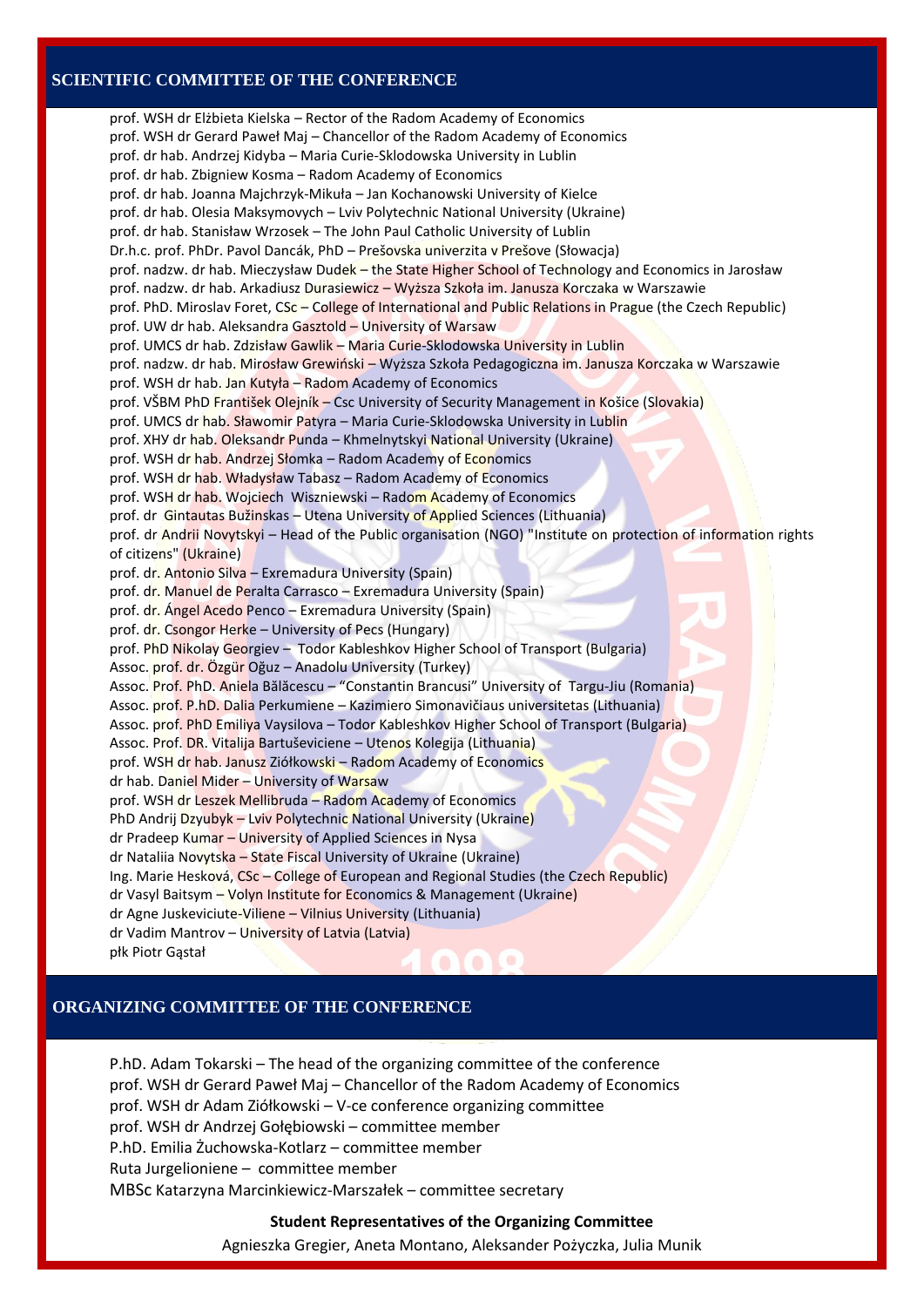I. Organization of a forum for the exchange of views as well as scientific and application experiences regarding the functioning of virtual reality.

II. Discussion on the economic, pedagogical, psychological and legal aspects of the functioning of virtual reality.

III. Providing the debate with an international character to enable the presentation of the achievements of specialists in the field of economics, computer science, pedagogy, psychology and law, who deal with the subject of the functioning of virtual reality.

#### **THEMATIC AREAS**

Thematic areas of the conference are the following:

- 1. Legal and administrative dimension of the functioning of the virtual world
- 2. Cybercrime and cyberterrorism
- 3. Cyber disturbances prevention, intervention, therapy
- 4. Upbringing in the cyber world problems and challenges
- 5. Pedagogy of the virtual world opportunities and threats
- 6. Creating virtual reality
- 7. Biometric techniques in forensics
- 8. Virtualization of organization management

# **CONDITIONS FOR PARTICIPATION**

The condition for participation in the conference is to fill in the application form and transfer the conference fee to the organizer's account. The organizers provide conference materials and a coffee buffet during the meeting.

To register please fill in [the form](https://forms.office.com/Pages/ResponsePage.aspx?id=-EnmZ_q_KkGvgLiKaOC87dFUuq4AJIZIiWFgc3OZM1ZUREoxQk01U0ZPMTBGODFXNEpDQTE3SFg5MS4u)

#### **CONFERENCE FEE**

- participation in the conference and publication of the article 200zł/50 euro
- publication of the article without participation in the conference– 200 zł/50 euro
- participation in the conference without publication of the article free

The publication of the article depends on obtaining positive opinions of the reviewers. The publication will be published at the Radom Academy of Economics Publishing House, which is on the list of publishers publishing peer-reviewed scientific monographs (List of publishing houses publishing peer-reviewed scientific monographs Level I, 80 points item 763).